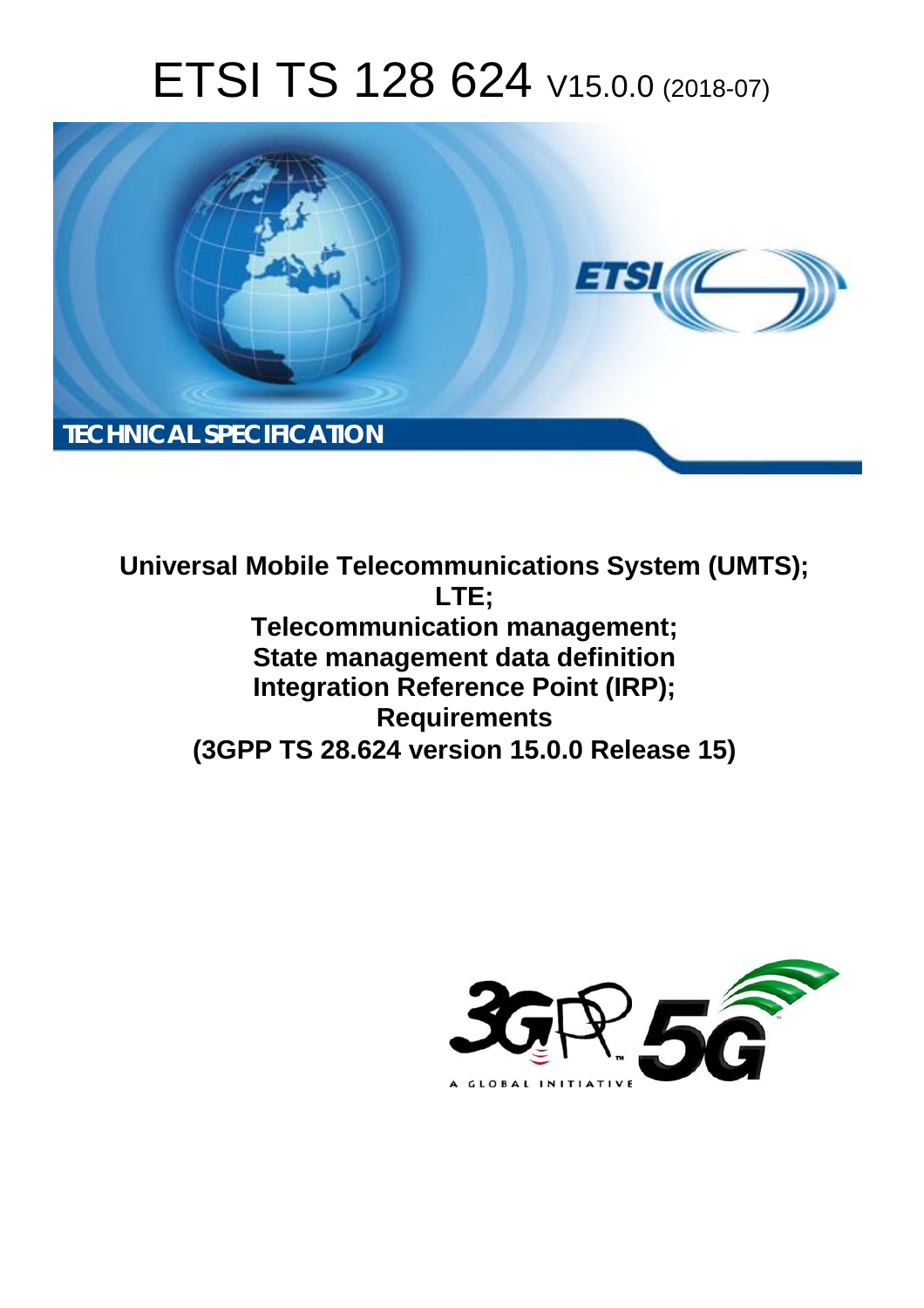Reference RTS/TSGS-0528624vf00

> Keywords LTE,UMTS

#### *ETSI*

#### 650 Route des Lucioles F-06921 Sophia Antipolis Cedex - FRANCE

Tel.: +33 4 92 94 42 00 Fax: +33 4 93 65 47 16

Siret N° 348 623 562 00017 - NAF 742 C Association à but non lucratif enregistrée à la Sous-Préfecture de Grasse (06) N° 7803/88

#### *Important notice*

The present document can be downloaded from: <http://www.etsi.org/standards-search>

The present document may be made available in electronic versions and/or in print. The content of any electronic and/or print versions of the present document shall not be modified without the prior written authorization of ETSI. In case of any existing or perceived difference in contents between such versions and/or in print, the only prevailing document is the print of the Portable Document Format (PDF) version kept on a specific network drive within ETSI Secretariat.

Users of the present document should be aware that the document may be subject to revision or change of status. Information on the current status of this and other ETSI documents is available at <https://portal.etsi.org/TB/ETSIDeliverableStatus.aspx>

If you find errors in the present document, please send your comment to one of the following services: <https://portal.etsi.org/People/CommiteeSupportStaff.aspx>

#### *Copyright Notification*

No part may be reproduced or utilized in any form or by any means, electronic or mechanical, including photocopying and microfilm except as authorized by written permission of ETSI. The content of the PDF version shall not be modified without the written authorization of ETSI. The copyright and the foregoing restriction extend to reproduction in all media.

> © ETSI 2018. All rights reserved.

**DECT**TM, **PLUGTESTS**TM, **UMTS**TM and the ETSI logo are trademarks of ETSI registered for the benefit of its Members. **3GPP**TM and **LTE**TM are trademarks of ETSI registered for the benefit of its Members and of the 3GPP Organizational Partners. **oneM2M** logo is protected for the benefit of its Members.

**GSM**® and the GSM logo are trademarks registered and owned by the GSM Association.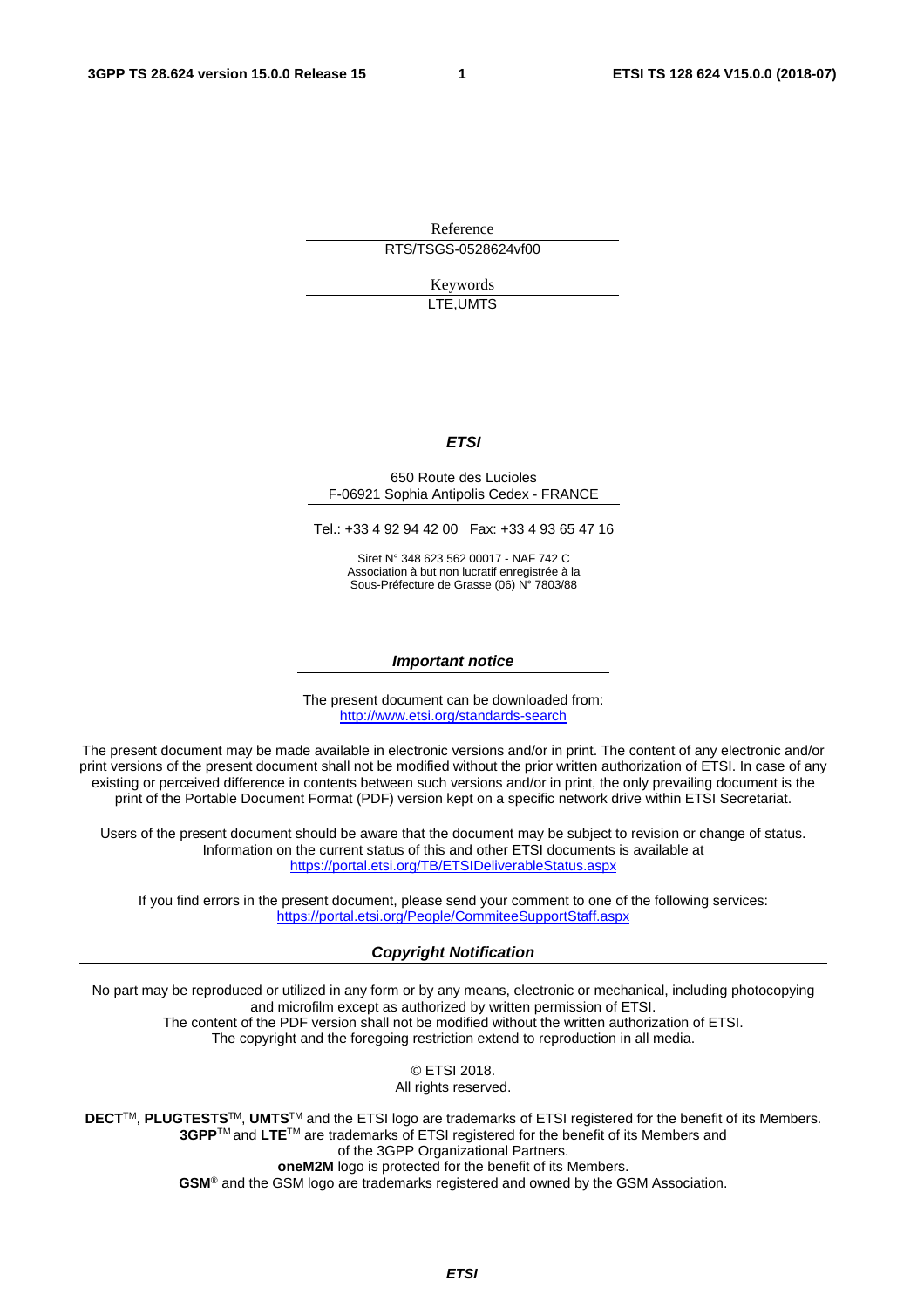# Intellectual Property Rights

#### Essential patents

IPRs essential or potentially essential to normative deliverables may have been declared to ETSI. The information pertaining to these essential IPRs, if any, is publicly available for **ETSI members and non-members**, and can be found in ETSI SR 000 314: *"Intellectual Property Rights (IPRs); Essential, or potentially Essential, IPRs notified to ETSI in respect of ETSI standards"*, which is available from the ETSI Secretariat. Latest updates are available on the ETSI Web server ([https://ipr.etsi.org/\)](https://ipr.etsi.org/).

Pursuant to the ETSI IPR Policy, no investigation, including IPR searches, has been carried out by ETSI. No guarantee can be given as to the existence of other IPRs not referenced in ETSI SR 000 314 (or the updates on the ETSI Web server) which are, or may be, or may become, essential to the present document.

#### **Trademarks**

The present document may include trademarks and/or tradenames which are asserted and/or registered by their owners. ETSI claims no ownership of these except for any which are indicated as being the property of ETSI, and conveys no right to use or reproduce any trademark and/or tradename. Mention of those trademarks in the present document does not constitute an endorsement by ETSI of products, services or organizations associated with those trademarks.

# Foreword

This Technical Specification (TS) has been produced by ETSI 3rd Generation Partnership Project (3GPP).

The present document may refer to technical specifications or reports using their 3GPP identities, UMTS identities or GSM identities. These should be interpreted as being references to the corresponding ETSI deliverables.

The cross reference between GSM, UMTS, 3GPP and ETSI identities can be found under [http://webapp.etsi.org/key/queryform.asp.](http://webapp.etsi.org/key/queryform.asp)

# Modal verbs terminology

In the present document "**shall**", "**shall not**", "**should**", "**should not**", "**may**", "**need not**", "**will**", "**will not**", "**can**" and "**cannot**" are to be interpreted as described in clause 3.2 of the [ETSI Drafting Rules](https://portal.etsi.org/Services/editHelp!/Howtostart/ETSIDraftingRules.aspx) (Verbal forms for the expression of provisions).

"**must**" and "**must not**" are **NOT** allowed in ETSI deliverables except when used in direct citation.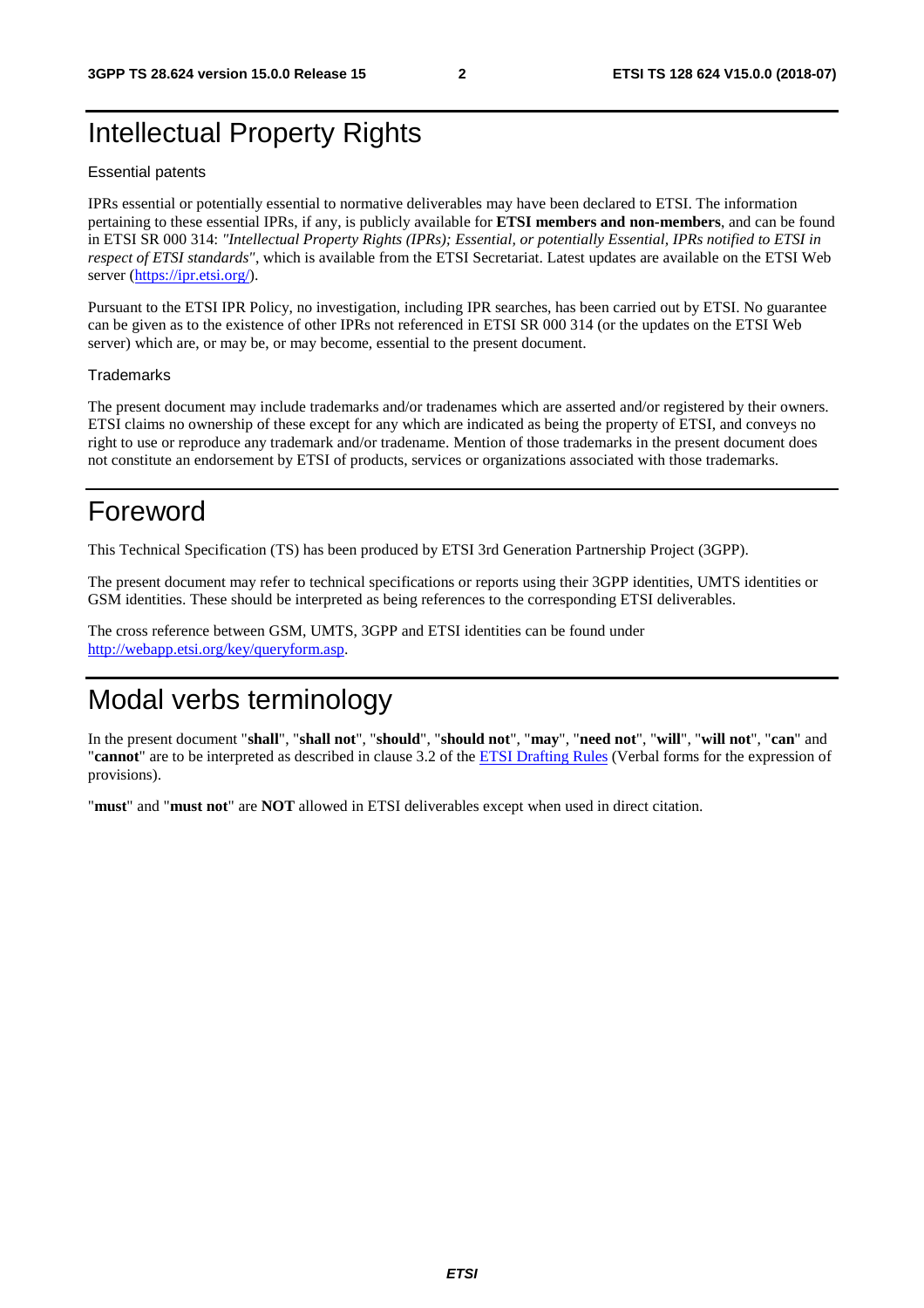# Contents

| $\mathbf{1}$                 |                                                                                                                                                                                                                                                                                                                                                                                                                                                                                                        |  |  |  |  |
|------------------------------|--------------------------------------------------------------------------------------------------------------------------------------------------------------------------------------------------------------------------------------------------------------------------------------------------------------------------------------------------------------------------------------------------------------------------------------------------------------------------------------------------------|--|--|--|--|
| $\overline{2}$               |                                                                                                                                                                                                                                                                                                                                                                                                                                                                                                        |  |  |  |  |
| 3<br>3.1<br>3.3              | $\textbf{Definitions} \textcolor{red}{\textbf{15}} \textcolor{red}{\textbf{.16}} \textcolor{red}{\textbf{.17}} \textcolor{red}{\textbf{.17}} \textcolor{red}{\textbf{.17}} \textcolor{red}{\textbf{.17}} \textcolor{red}{\textbf{.17}} \textcolor{red}{\textbf{.17}} \textcolor{red}{\textbf{.17}} \textcolor{red}{\textbf{.17}} \textcolor{red}{\textbf{.17}} \textcolor{red}{\textbf{.17}} \textcolor{red}{\textbf{.17}} \textcolor{red}{\textbf{.17}} \textcolor{red}{\textbf{.17}} \textcolor{red$ |  |  |  |  |
| $\overline{4}$<br>4.1<br>4.2 |                                                                                                                                                                                                                                                                                                                                                                                                                                                                                                        |  |  |  |  |
|                              | <b>Annex A (informative):</b>                                                                                                                                                                                                                                                                                                                                                                                                                                                                          |  |  |  |  |
|                              |                                                                                                                                                                                                                                                                                                                                                                                                                                                                                                        |  |  |  |  |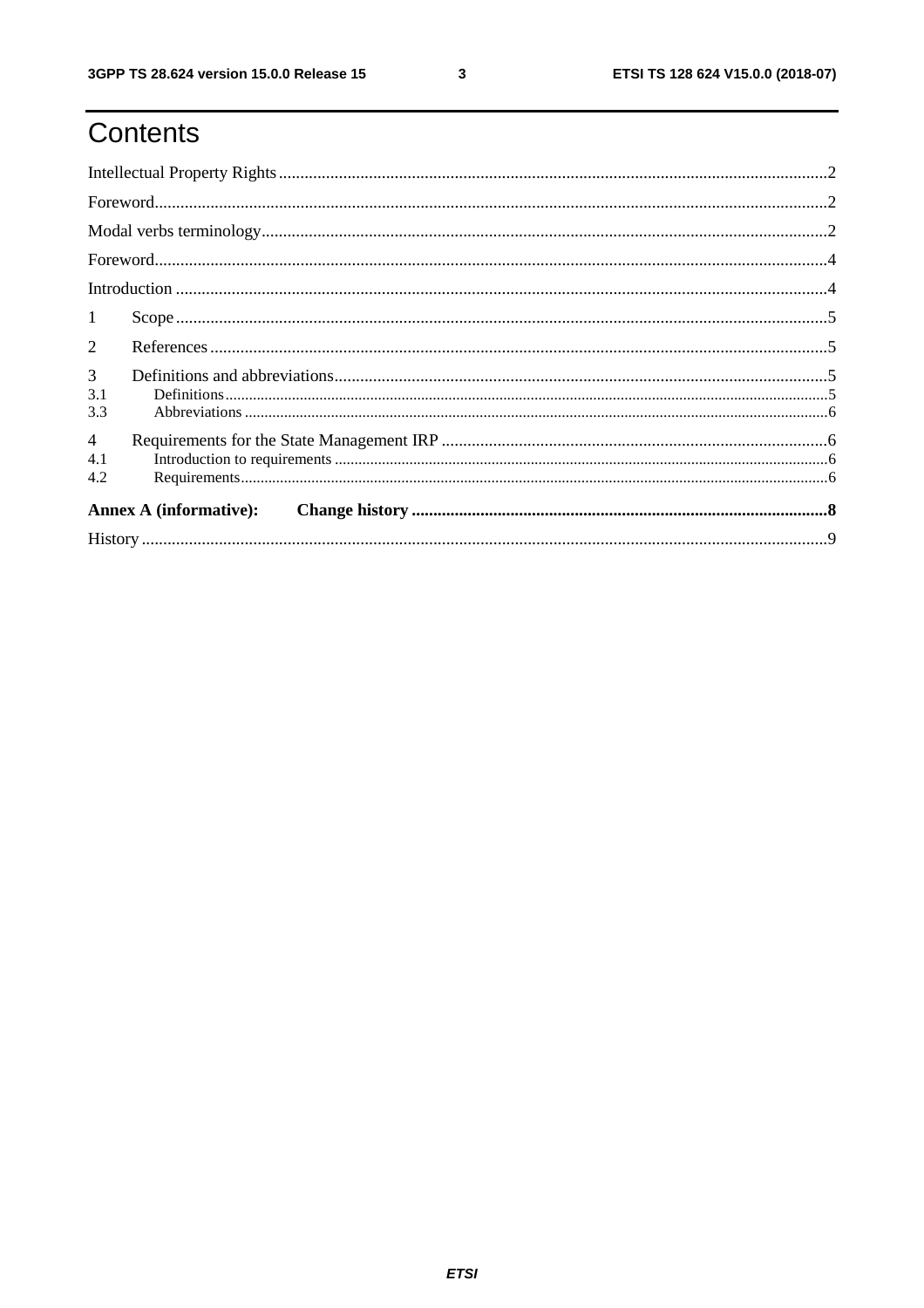# Foreword

This Technical Specification (TS) has been produced by the 3rd Generation Partnership Project (3GPP).

The contents of the present document are subject to continuing work within the TSG and may change following formal TSG approval. Should the TSG modify the contents of the present document, it will be re-released by the TSG with an identifying change of release date and an increase in version number as follows:

Version x.y.z

where:

- x the first digit:
	- 1 presented to TSG for information;
	- 2 presented to TSG for approval;
	- 3 or greater indicates TSG approved document under change control.
- y the second digit is incremented for all changes of substance, i.e. technical enhancements, corrections, updates, etc.
- z the third digit is incremented when editorial only changes have been incorporated in the document.

### Introduction

The present document is part of a TS-family covering the 3rd Generation Partnership Project; Technical Specification Group Services and System Aspects; Telecommunication management; as identified below:

**28.624: State Management Data Definition Integration Reference Point (IRP); Requirements** 

- 28.625: State Management Data Definition Integration Reference Point (IRP); Information Service (IS)
- 28.626 State Management Data Definition Integration Reference Point (IRP); Solution Set (SS) definitions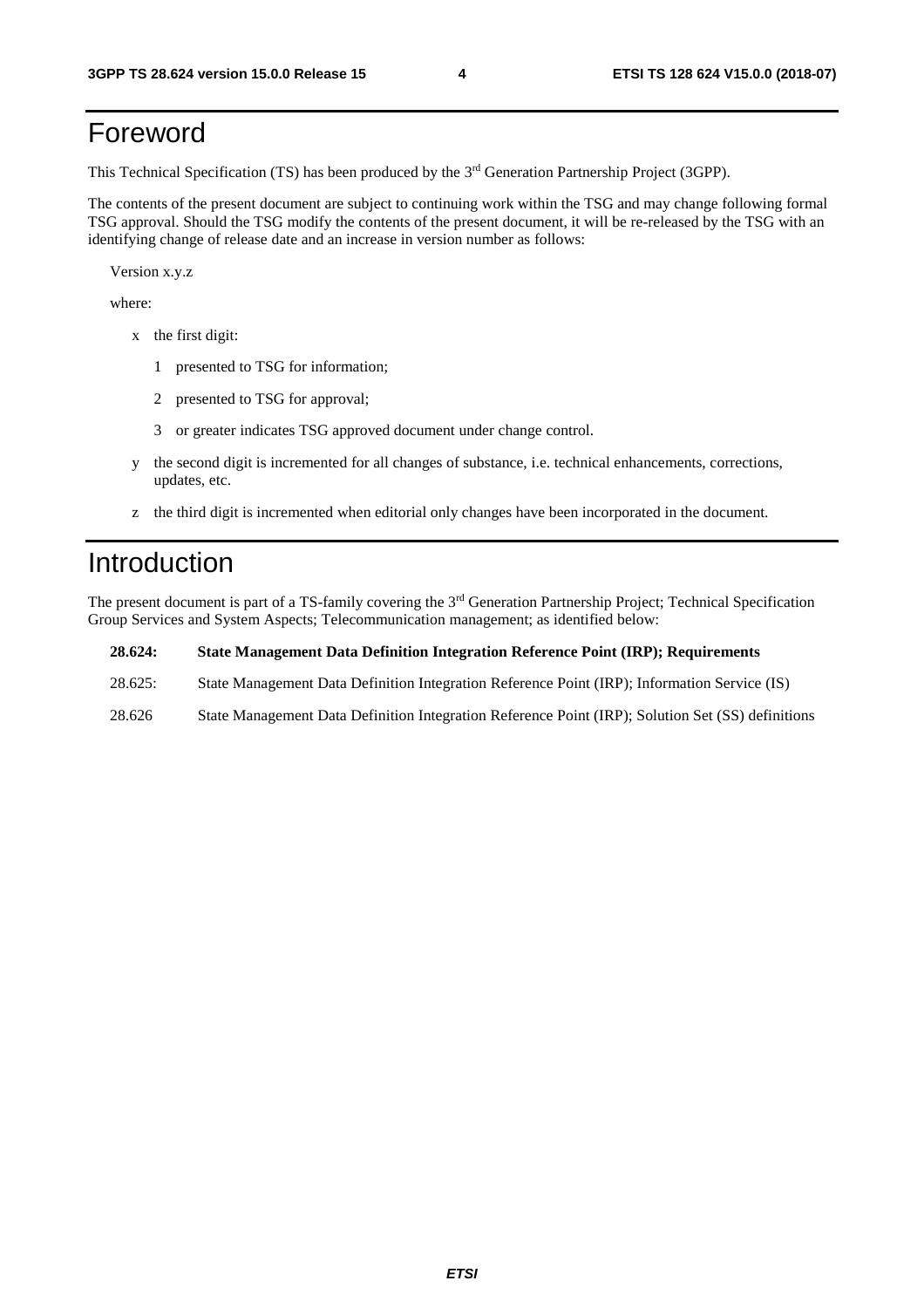### 1 Scope

The present document defines, in addition to the requirements defined in 3GPP TS 32.101 [1], 3GPP TS 32.102 [2] and 3GPP TS 32.600 [3], the requirements for the present IRP: State Management Data Definition.

# 2 References

The following documents contain provisions which, through reference in this text, constitute provisions of the present document.

- References are either specific (identified by date of publication, edition number, version number, etc.) or non-specific.
- For a specific reference, subsequent revisions do not apply.
- For a non-specific reference, the latest version applies. In the case of a reference to a 3GPP document (including a GSM document), a non-specific reference implicitly refers to the latest version of that document *in the same Release as the present document*.
- [1] 3GPP TS 32.101: "Telecommunication management; Principles and high level requirements".
- [2] 3GPP TS 32.102: "Telecommunication management; Architecture".
- [3] 3GPP TS 32.600: "Telecommunication management; Configuration Management (CM); Concept and high-level requirements".
- [4] 3GPP TS 28.625: "Telecommunication management; State Management Data Definition Integration Reference Point (IRP); Information Service (IS) ".
- [5] 3GPP TS 28.702: "Telecommunication management; Core Network Resource Model (NRM) Integration Reference Point (IRP); Information Service (IS) ".
- [6] 3GPP TS 28.652: "Telecommunication management; UTRAN Network Resource Model (NRM) Integration Reference Point (IRP); Information Service (IS) ".
- [7] 3GPP TS 28.655: "Telecommunication management; GERAN Network Resource Model (NRM) Integration Reference Point (IRP); Information Service (IS) ".
- [8] ITU-T Recommendation X.731: "Information technology, Open Systems Interconnection, Systems Management: State management function".
- [9] 3GPP TS 32.107: "Telecommunication management; Fixed Mobile Convergence (FMC) Federated Network Information Model (FNIM)".
- [10] 3GPP TS 28.620: "Telecommunication management; Fixed Mobile Convergence (FMC) Federated Network Information Model (FNIM) Umbrella Information Model (UIM)".
- [11] 3GPP TS.28.622: "Generic Network Resource Model (NRM) Integration Reference Point (IRP); Information Service (IS)".

# 3 Definitions and abbreviations

### 3.1 Definitions

For the purposes of the present document, the terms and definitions given in 3GPP TS 32.101 [1], 3GPP TS 32.102 [2] and 3GPP TS 32.600 [3] apply.

**IRP:** See 3GPP TS 32.101 [1].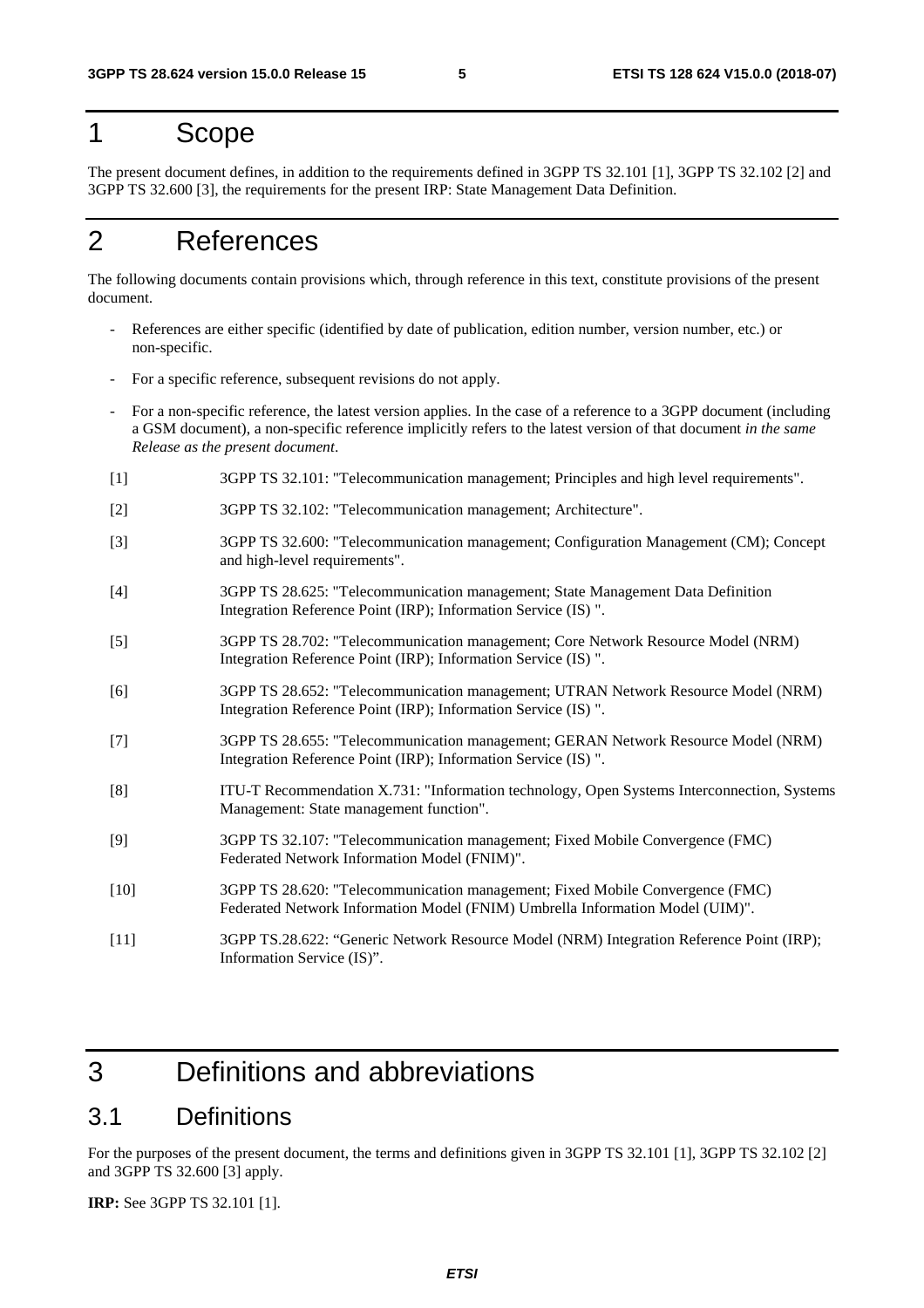**Information Object Class (IOC):** See definition in TS 28.622 [11].

**Network Resource Model (NRM)**: See definition in TS 28.622 [11].

### 3.3 Abbreviations

For the purposes of the present document, the following abbreviations apply:

| <b>CM</b>    | <b>Configuration Management</b>                                                 |
|--------------|---------------------------------------------------------------------------------|
| <b>GSM</b>   | Global System for Mobile communication                                          |
| <b>IRP</b>   | <b>Integration Reference Point</b>                                              |
| <b>IS</b>    | Information Service (see 3GPP TS 32.101 [1])                                    |
| <b>ITU-T</b> | International Telecommunication Union, Telecommunication Standardisation Sector |
| <b>NE</b>    | Network Element                                                                 |
| NR.          | <b>Network Resource</b>                                                         |
| <b>NRM</b>   | Network Resource Model                                                          |
| <b>OS</b>    | <b>Operations System</b>                                                        |
| QoS          | Quality of Service                                                              |
|              |                                                                                 |

# 4 Requirements for the State Management IRP

### 4.1 Introduction to requirements

The management state of a managed object represents the instantaneous condition of availability and operability of the associated resource from the point of view of management. Different classes of managed object have a variety of state attributes that express and control aspects of the operation of their associated resource that are peculiar to each class. However, the management state is expected to be common to a large number of resources and for this reason is to be standardized; it expresses key aspects of their usability at any given time. Its purpose is to control the general availability of a resource and to make visible information about that general availability.

State Management Data Definition IRP is defined to specify and to standardise the generic attributes for modelling and managing the resources of 3G networks at the Itf-N. There are a variety of managed objects and the related network resources. It is the task of designers of specific managed object classes to model the state conditions of the associated network resources using the generic attributes provided in the State Management Data Definition IRP. Different managed objects and the network resources they model may require different subsets of the attributes defined in the State Management Data Definition IRP. Examples of network resource models can be found in 3GPP TS 28.625 [4], 3GPP TS 28.702 [5], 3GPP TS 28.652 [6] and 3GPP TS 28.655 [7].

### 4.2 Requirements

The following requirements apply for the State Management IRP:

- A. IRP-related requirements in 3GPP TS 32.101 [1].
- B. IRP-related requirements in 3GPP TS 32.102 [2].
- C. IRP-related requirements in 3GPP TS 32.600 [3].

The NRM defined by this IRP:

- A) Shall support communications for telecommunication network management purposes, including management of converged networks.
- B) Is a member of the Federated Network Information Model (FNIM) [9] and its information is derived from FNIM Umbrella Information Model (UIM) [10].

In addition to the above, the following more specific requirements apply:

1. The State Management Data Definition IRP IS shall specify state attributes, modelling operability, usage and administration related to 3G network resources.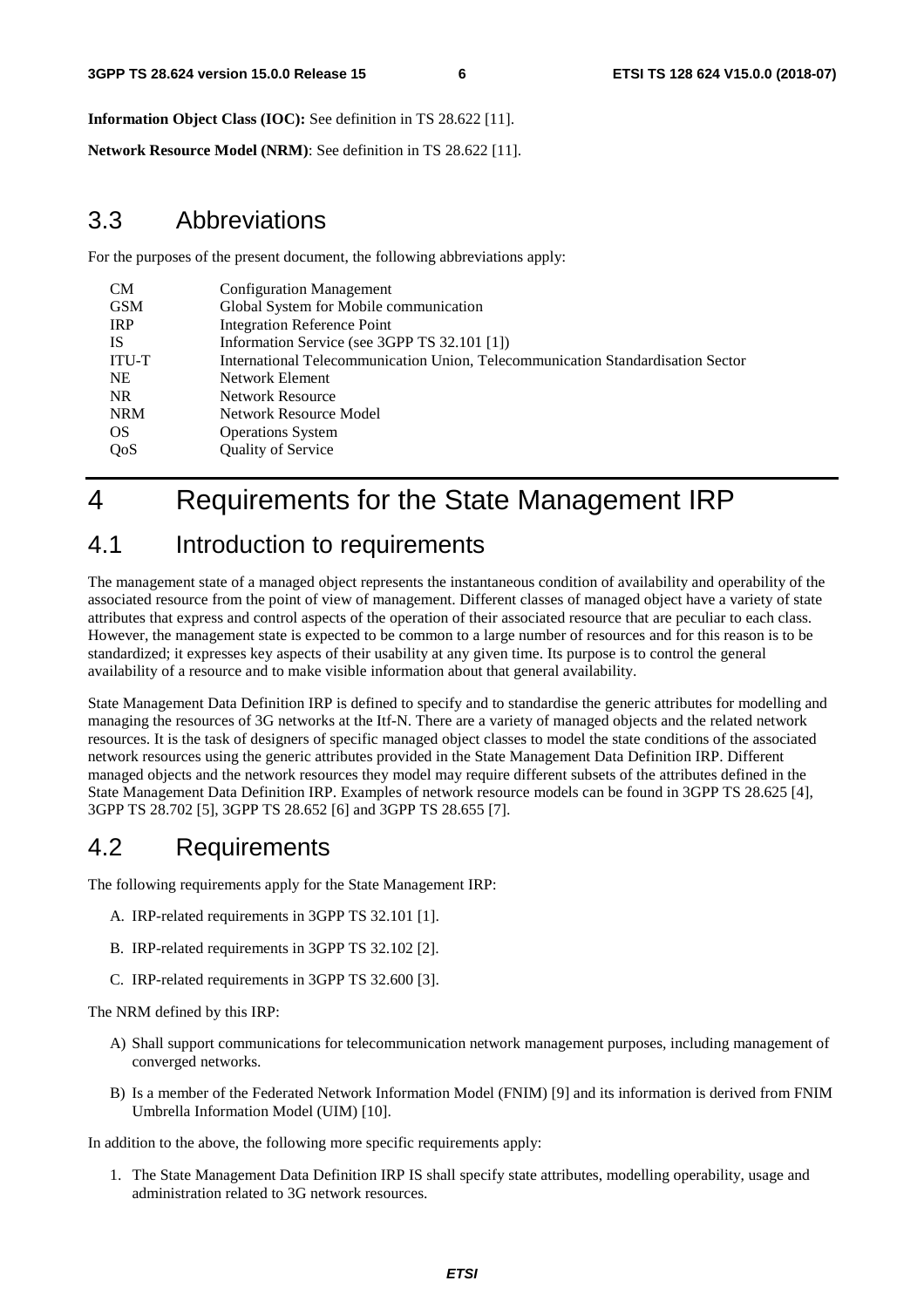- operability: whether or not the resource is physically installed and working, if applicable.
- usage: whether or not the resource is actively in use at a specific instant, and if so, whether or not it has spare capacity for additional users at that instant. A resource is said to be "in use" when it has received one or more requests for service that it has not yet completed or otherwise discharged, or when some part of its capacity has been allocated, and not yet reclaimed, as a result of a previous service request.
- administration: permission to use or prohibition against using the resource, imposed through the management services.

The semantics and the value ranges of these state attributes shall be based on ITU-T Recommendation X.731 [8] while extensions and omissions may be made.

2. The State Management Data Definition IRP IS shall specify status attributes, modelling more detailed information about other aspects of the state of the corresponding 3G network resources that may affect their operability and usage. The status attributes also contain more detailed information about the administrative constraints on its operation that are controlled by a manager. The semantics and the value ranges of these status attributes shall be based on ITU-T Recommendation X.731 [8] while extensions and omissions may be made.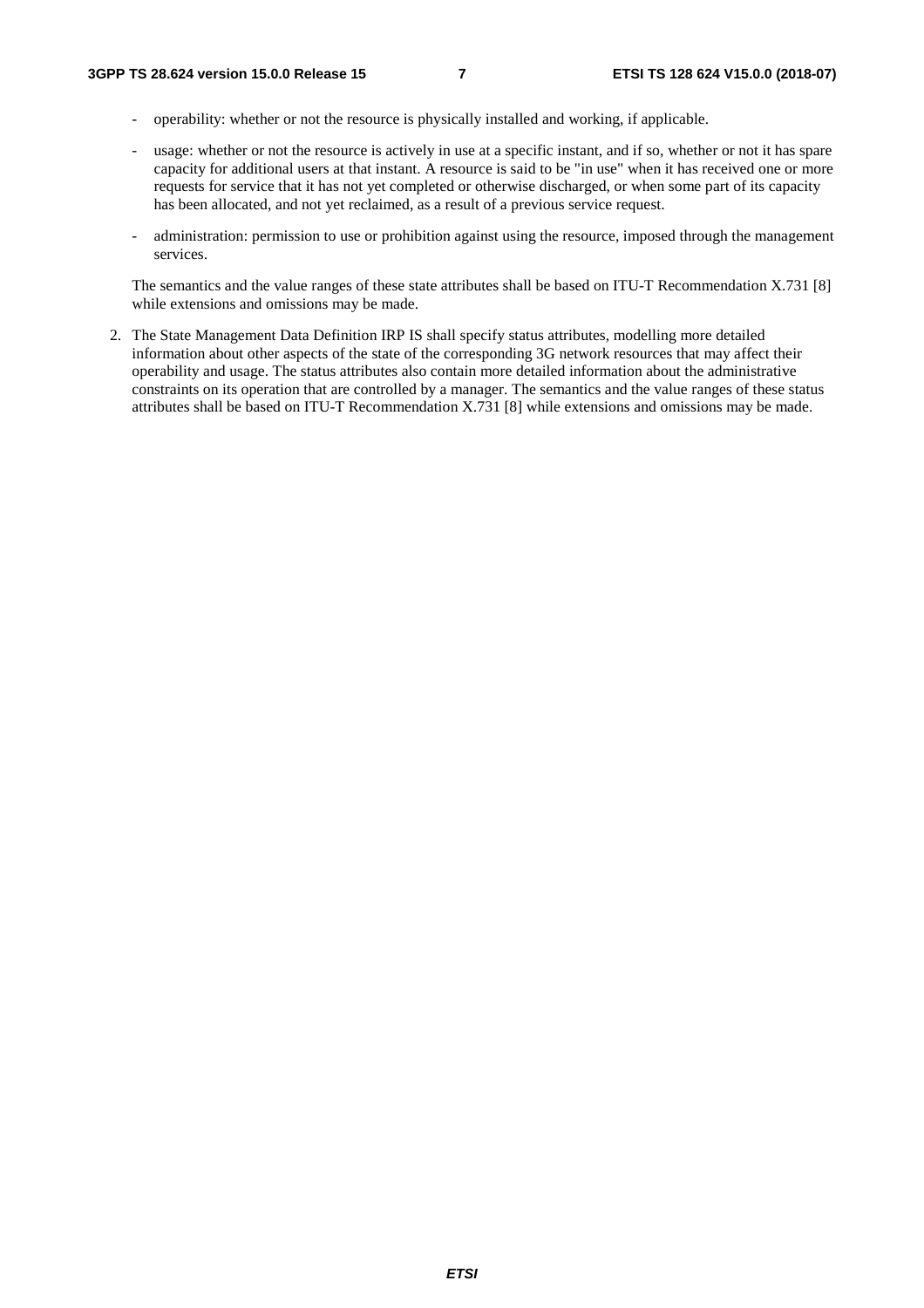# Annex A (informative): Change history

| <b>Change history</b> |       |                 |  |            |                                                  |       |                   |  |  |  |
|-----------------------|-------|-----------------|--|------------|--------------------------------------------------|-------|-------------------|--|--|--|
| Date                  | TSG # | <b>TSG Doc.</b> |  | $ CR $ Rev | <b>Subject/Comment</b>                           | Old   | <b>New</b>        |  |  |  |
| l Dec 2012   SA#58    |       |                 |  |            | Draft sent for information and approval          | 0.1.0 | 1.0.0             |  |  |  |
| Dec 2012              |       |                 |  |            | New version after approval                       | 1.0.0 | 11.0.0            |  |  |  |
| Jun-2014              | SA#64 | SP-140358 001   |  |            | remove the feature support statements            |       | $11.0.0$ 11.1.0   |  |  |  |
| 2014-09               |       |                 |  |            | Update to Rel-12 version (MCC)                   |       | 11.1.0 12.0.0     |  |  |  |
| 2016-01               |       |                 |  |            | Update to Rel-13 version (MCC)                   |       | 12.0.0 13.0.0     |  |  |  |
| 2017-03               | SA#75 |                 |  |            | Promotion to Release 14 without technical change |       | $13.0.0$   14.0.0 |  |  |  |
| 2018-06               |       |                 |  |            | Update to Rel-15 version (MCC)                   |       | 14.0.0 15.0.0     |  |  |  |